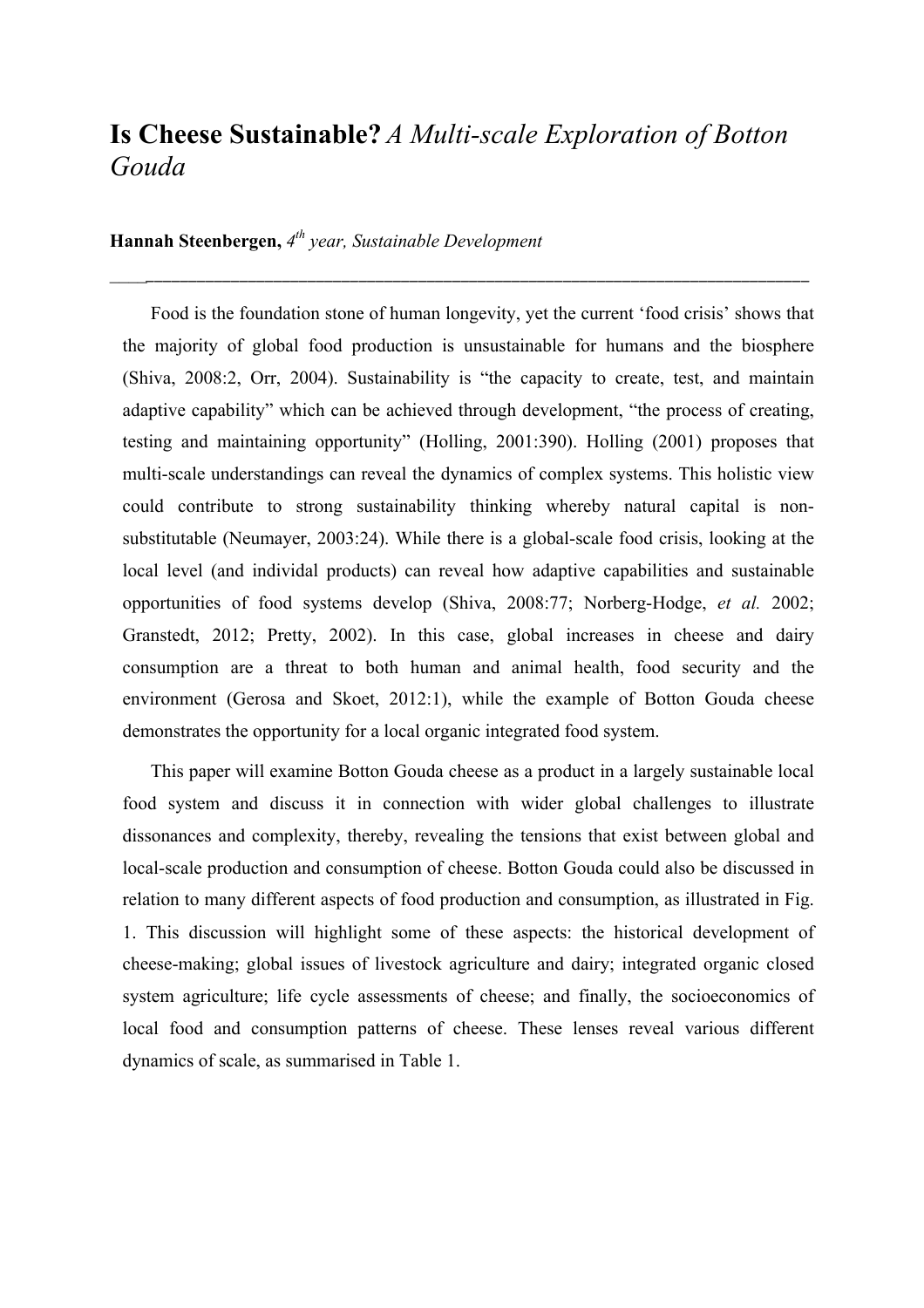

| Closed system farming        | Sustainable practices including organic, integrated closed systems on the local-scale |
|------------------------------|---------------------------------------------------------------------------------------|
|                              | must be met by global/national-scale consumption reductions.                          |
| Environmental impact         | Difficult to measure and compare efficiency of local and industrial scales due to     |
|                              | lack of evidence.                                                                     |
| Socio-economic context       | Both local and global-scale networks of trade need to be considered.                  |
| Consumption and distribution | Labelling is necessary for wide-scale distribution, while community relationships     |

are more important for local-scale consumers.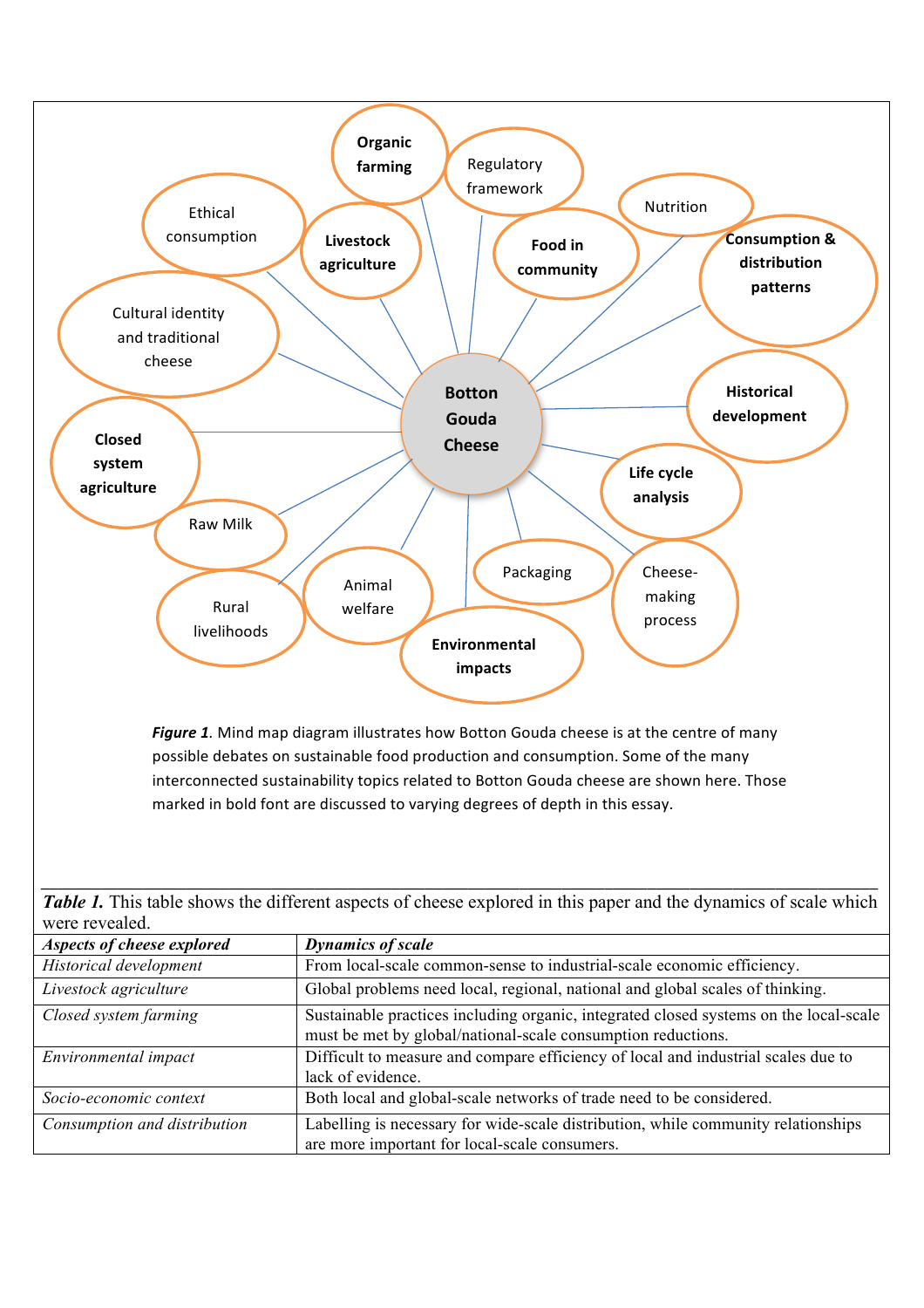## **Botton Context**

Botton Gouda is produced in Botton Creamery, an enterprise in Botton Village, a Camphill community. Camphill Initiatives work to improve the lives of those with learning disabilities and mental health problems through by creating a supportive community, which integrates work, education, and services into daily life. In line with the Camphill initiative, half of the village population have learning disabilities and are cared for by voluntary coworkers, who work and live alongside each other in shared households in a village setting.

#### **Box 1. Botton Village – A Camphill Community**

Since 1955 Botton has developed into a village which combines caring for learning disabled adults with a community working lifestyle. It has grown to approximately 270 residents living in 30 houses. All residents work voluntarily in the various workshops, farms, gardens and households which contribute to the upkeep, self-sufficiency and income of the whole community. Botton is inspired by anthroposophy, a philosophy founded by Rudolf Steiner which informs the ethos of the village, the cultural life and the biodynamic agriculture practices. Consequently, Botton is considered a sustainable community in terms of its high quality food produce, environmentally conscious land management, high degree of self-sufficiency, diverse and rich cultural life.

Workshops and farms provide meaningful work and help to sustain the community. Food is a significant aspect of community life, connecting residents on many levels. See Box 1 for further details of Botton Village. Botton Creamery is considered an essential component of the village food system and compliments the agricultural practices, as Fig. 2 illustrates. Biodynamic agriculture is based on the view of a farm as a living organism, which in practice is an ecological closed energy farm system, with integral nutrient and resource recycling processes (Haden & Helmfrid, 2004:14). Small dairy herds are essential in this system as manure is used to fertilise the fields.

Consequently, milk and beef production are by-products, which add economic value and diversity to the system. Botton Creamery processes 76, 000 litres of milk, which is 75% of the total milk yield from the 48 milking cows in Botton Village. The whey from cheese-making returns to the farms as pig feed. This cyclical food system is unfortunately rare in the context of global agriculture. Despite this, small artisanal dairies producing high quality local cheeses do still persist in many parts of Europe (de Roest, 2000:4).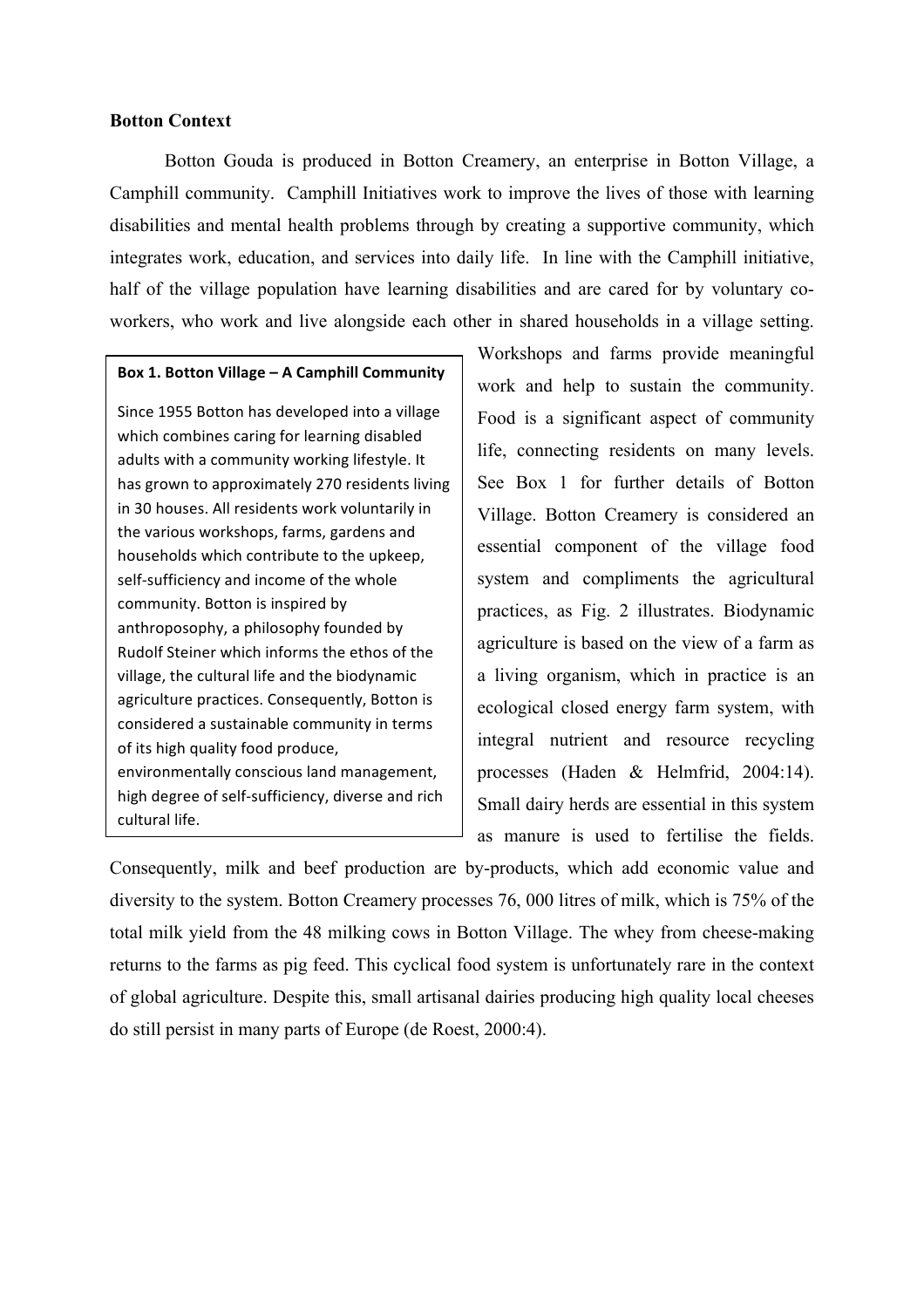

## Figure 2. Source: Author's own research

main flows of money are between:<br>£ Creamery and farm

£ Creamery and Botton Houses<br>£ Creamery and shops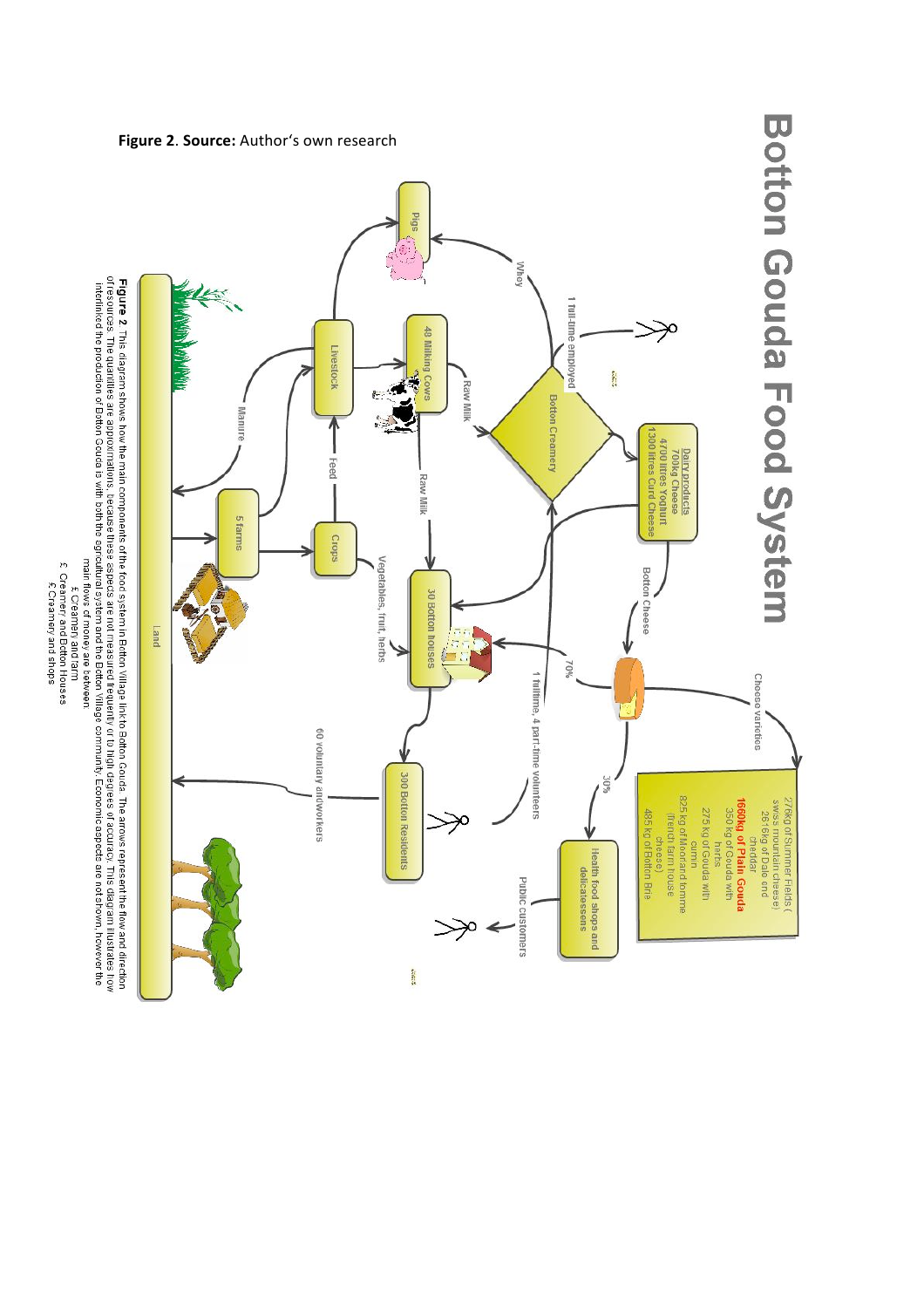#### **Historical Development**

The historical development of cheese-making demonstrates the local level logic behind this process, which contrasts with industrial scale cheese production. Cheese-making is an old tradition that developed at the farmhouse scale to make use of excess milk (Blundel, 2002:1). This was driven both "by needs of self-sufficiency and preservation of nutrition from locally available raw materials" (Tragear, 2003:94), and as an economic activity which converted highly perishable milk into a product that is more easily transported and stored (Blundel and Tragear, 2006:706). Botton Creamery developed out of a similar need to utilise the milk produced by the village's dairy herds. Over the last two centuries, small-scale cheese-making has declined due to small-scale farms being displaced by large-scale, mechanised production systems (Blundel, 2002:1; de Roest, 2000:7, Pretty, 2002:105). In the mid-20<sup>th</sup> century this decline was caused by government support of industrial production, control of supply chains and the growth of supermarkets (Blundel and Tragear, 2006:719; Tragear, 2003:97). For example, the Milk Marketing Board centralised the milk trade as a statutory buyer and seller of milk in the UK which "effectively rendered small-scale, on farm processing of milk into cheese for commercial purposes completely uneconomic, if not illegal" (Tragear, 2003:97).

However, alongside industrial practices of cheese-making, a small number of traditional product 're-inventions' have been increasing since the 1960s (Tragear, 2003:100). To put the Botton Gouda in context of the current UK cheese landscape, the UK consumes approximately 415,843 tonnes of cheese annually (DairyCo, 2012), 57% of which is produced in the UK (Hawkins, 2011:3). The UK is dominated by 98% industrial-scale cheese production, while Botton Gouda is part of the mere 2% small-scale artisanal cheese-makers (Blundel and Tragear, 2006:706). Due to globalised industrial dominance, the potential for local cheese-making lies in the exploitation of niche markets and alternative supply chains such as farmers' markets (Tragear, 2003:93, de Roest, 2000:7). The logical sense of making cheese to maximise the resource of milk has therefore become marginalised by cost-effective industrial-scale cheese-making, at the cost of a huge amount of resources such as land and energy. There is clearly a dissonance between local and industrial-scale cheese production, because the original sustainability of resource flow does not occur at the larger scale.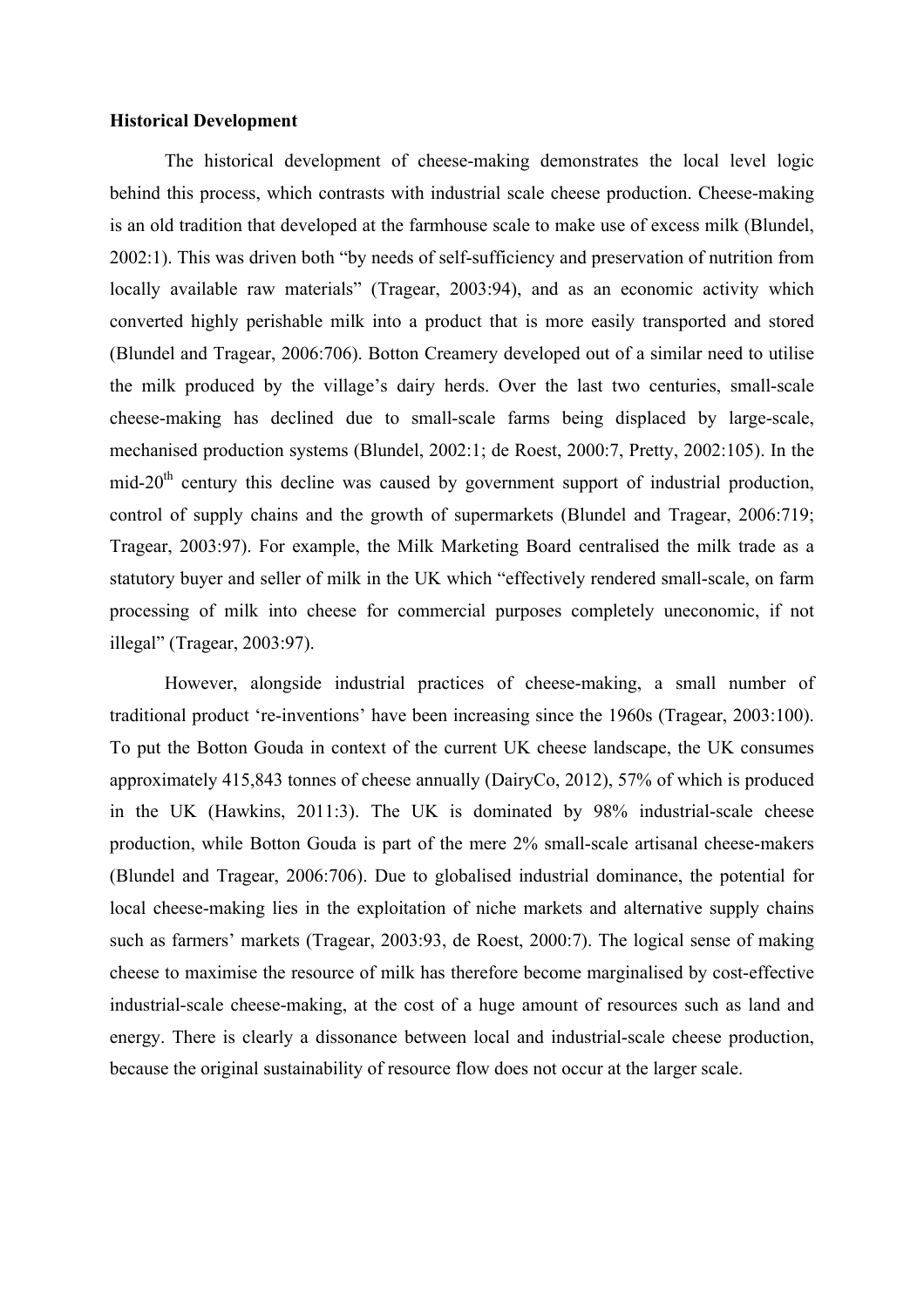#### **Livestock Agriculture**

Cheese-making is shaped by and developed from its agricultural practices. This is significant because 90% of environmental impacts of cheese are in the on-farm stage of milk production (Aguirre-Villegas, 2011; Foster *et al*., 2006:74). The impacts of global-scale cheese consumption in relation to agricultural contexts are now considered. Livestock agriculture is a major contributor to many of the most serious environmental problems such as land degradation, water pollution and climate change; it accounts for 18% of global greenhouse gas (hereafter 'GHG') emissions (Steinfeld *et al.*, 2006:4). This is exacerbated by livestock intensification due to increasing human population and increasing consumer demands for meat and dairy (Walther, *et al*., 2008:391; Steinfeld *et al.*, 2006:10; Gerosa and Skoet, 2012). It is estimated that at current rates, the global production of milk will increase from 580 to 1043 million tonnes by 2050, mostly in developing countries (Steinfeld *et al.*, 2006:275). Yet, in developed countries such as the UK with already high dairy consumption, current diets, policies and agricultural practices relating to dairy need major adjustments to be sustainable (Garnett, 2007). There are differing perspectives on the changes needed: for example, Visak (2007) argues that vegan agriculture is the most sustainable option because two-thirds of global arable land is currently used for animal husbandry which is not energyefficient enough to provide for the growing population on soils which are fast degrading. In contrast, Garnett (2007) considers GHG emissions and suggests there is more complexity than simply reducing livestock, because alternative non-animal substitute foods also produce considerable GHGs. While it is clear that the UK needs to reduce overall consumption of meat and dairy products, agricultural practices also need to complement this change in diet by shifting to sustainable systems. On the national level, Butler and Turner (2007) attempt to show how integrated models of dairy farming in the UK meet both economic and environmental pressures, but have yet to reveal how this would manifest itself in reality. In the context of a local-scale example, BERAS Implementation (Baltic Ecological Recycling Agriculture and Society) in Järna, Sweden demonstrates what 'sustainable food societies' can be in practice and promote this holistic model of integrated agriculture that considers environmental impacts, livelihoods, businesses and social interactions and the processes which connect these (Granstedt, 2006:7). Both global and local-scale thinking are therefore demanded to address these issues.

## **Closed System Farming**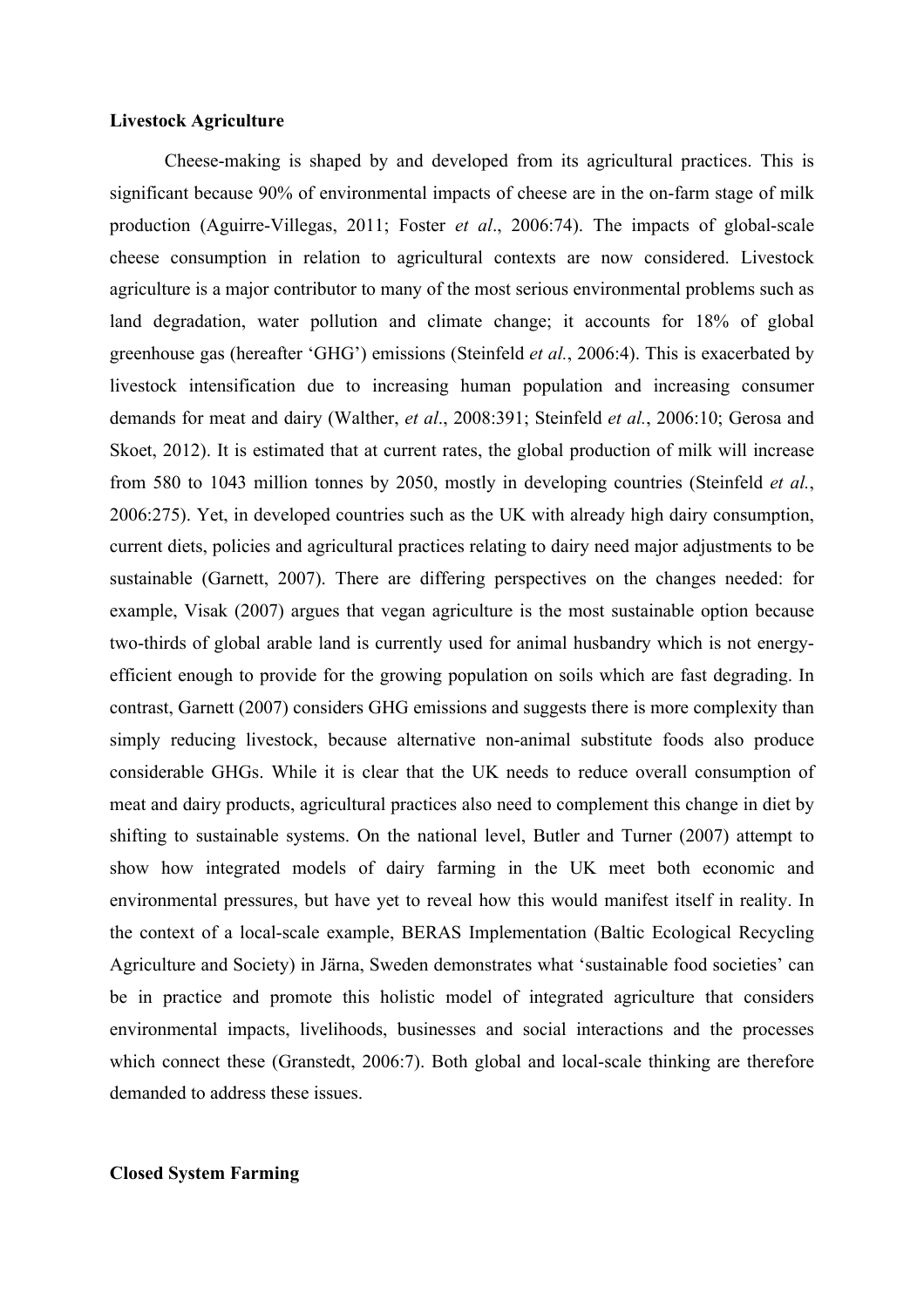As discussed, cheese-making, in the context of global agriculture, can have detrimental impacts on both the environment and society, however Botton Gouda demonstrates an opportunity for cheese-making in a sustainable agricultural manner on a local-scale. Biodynamic agriculture is practiced in Botton Village, an anthroposophical approach to agriculture that developed out of the teachings of Rudolf Steiner (1924) (Haden & Helmfrid, 2004:14). Biodynamic farming is considered an example of a mixed organic, closed farm system based on ecological cycles. Table 2 illustrates attributes of these practices. DEFRA (2012) defines organic agriculture as a similarly holistic approach that aims, "to achieve a closed system, keeping external inputs and waste outputs to a minimum, recycling where possible and using manure from livestock as a resource." This definition of organic farming is most achievable with mixed livestock and crop, or by developing close ties between complementary farms (Granstedt, 2012:94). Indeed, it is only since the introduction of NPK (Nitrogen, Phosphorus, and Potassium) fertilisers that livestock and crops were separated as synthetic fertilisers began to replace manure in the 1950s (Granstedt, 2012:45).

This table shows attributes of organic and biodynamic agricultural practices. Biodynamic practices include all of the organic attributes, therefore only the *additional* practices on biodynamic farms are shown here.

| <b>Summary of Organic Agricultural</b><br>Practices as defined by<br>Pretty, (2005:114) and DEFRA, (2012)                                                                    | <b>Summary of Biodynamic Agricultural Practices as defined</b><br>bv<br>Haden and Helmsfrid (2004:14)                                                                   |
|------------------------------------------------------------------------------------------------------------------------------------------------------------------------------|-------------------------------------------------------------------------------------------------------------------------------------------------------------------------|
| Closed system farms                                                                                                                                                          | "the integration of animals and crop production on mixed<br>farms"                                                                                                      |
| Avoidance of artificial fertilisers and<br>pesticides                                                                                                                        | "the use of special preparations to maintain and enhance the<br>flow of cosmic and life energies within the farm organism"                                              |
| crop rotation and other forms of<br>husbandry to maintain soil fertility                                                                                                     | "the timing of planting, harvesting and cultivation activities in<br>accordance with the phases of the celestial bodies (including<br>the sun, moon and outer planets)" |
| Weeds, pests and diseases controlled<br>"using appropriate husbandry techniques"<br>and where necessary approved materials<br>to control pests and disease" (DEFRA,<br>2012) | "complete avoidance of all chemical fertilizers and synthetic<br>biocides in the farm system"                                                                           |
| Maximum reliance on local farm-derived<br>renewable resources                                                                                                                |                                                                                                                                                                         |
| Minimised external inputs                                                                                                                                                    |                                                                                                                                                                         |

To achieve a closed farm system, farmers must grow enough feed for the livestock, whereas large-scale intensive dairy farming breaks the nutrient cycle when the number of livestock exceeds the amount of feed grown (Granstedt, 2012:45). Furthermore, organic dairy farming decreases environmental impacts in comparison to conventional practices (Rosari and Aumaritre, 2004), by addressing the key problems of land degradation and pollution. Organic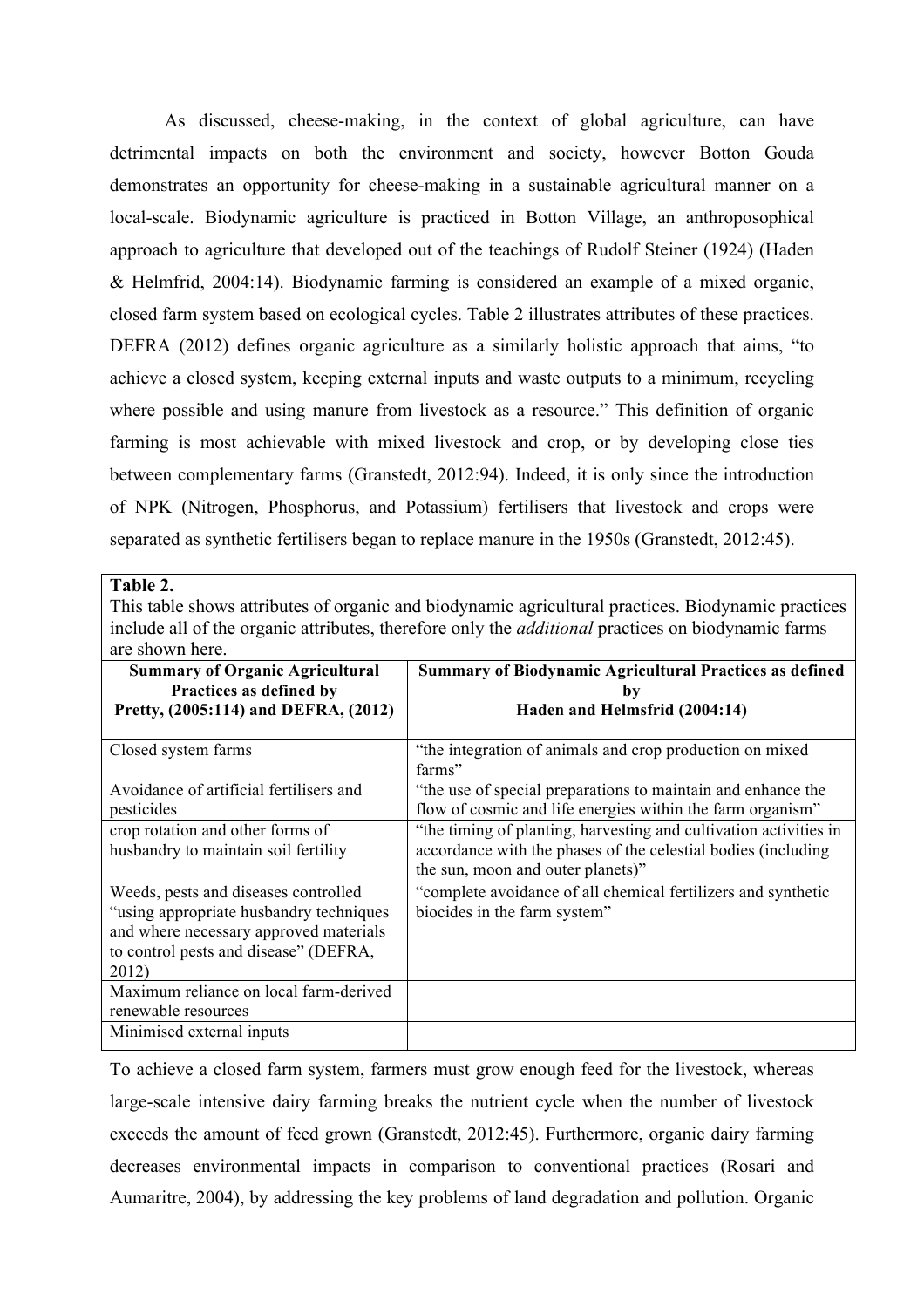dairy farming however, does not necessarily describe such holistic farming practices, as organic dairy standards only require organic feeds and greater animal welfare such as larger pasture area and restricted antibiotic and hormone usage (Oroganti, 2011:12, Rosari and Aumaritre, 2004). Organic agriculture has also been mechanised and commercialised to some degree, which has begun to undermine the sustainability of the organic label (Campbell *et al*., 2011).

Cheese-making needs to be considered in the context of sustainable farming practices. For example, integrated closed systems, reduction of chemicals and less intensive use of land are solutions to the combination of demands on dairy producers, which includes "producing a high quality product within the constraints of quota, price, increasing environmental awareness and animal welfare concerns" (Butler and Turner, 2007). This must be simultaneously addressed by reducing global and especially national levels of demand for dairy. This is necessary to minimise pressure on conventional intensive dairy because more land is required for both organic and mixed closed system dairy farming methods (Sumberg, 2009:10). The dynamic between local/regional and national/global scales shows that such local-scale production solutions are needed in combination with global and national scale consumption reduction.

#### **Environmental Impact**

When measuring the environmental impacts of cheese-making, low food miles are a key feature and are, "one of the strongest arguments in favour of a shift toward local foods" (Norberg-Hodge *et al.* 2002:17). As Edwards-Jones *et al.* (2008) postulate, 'food miles' have developed into a more comprehensive measurement of 'Life Cycle Analysis' (Hereafter 'LCA'), which considers "both the direct emissions from activities like transport, alongside those generated during the manufacture of the relevant inputs, e.g. fertiliser, pesticides, electricity and machinery" (Edwards-Jones *et al*., 2008). LCAs of cheese have shown that it produces even more emissions (13.5 kg CO2 e) than some kinds of meat, for example pork and chicken, and rates third highest in a study of common food types (Hamerschlag, 2011:6). The largest impacts of cheese (90%) are in the on-farm stage of milk production (Aguirre-Villegas, 2011; Foster *et al*., 2006:74). The total impacts of Botton Gouda are uncertain in terms of energy and emissions because there is no LCA data. Also, general on-farm GHG emissions are difficult to calculate due to the diversity of contributing factors, which makes it difficult to compare the impacts of different types of cheese (Edwards-Jones *et al*., 2008).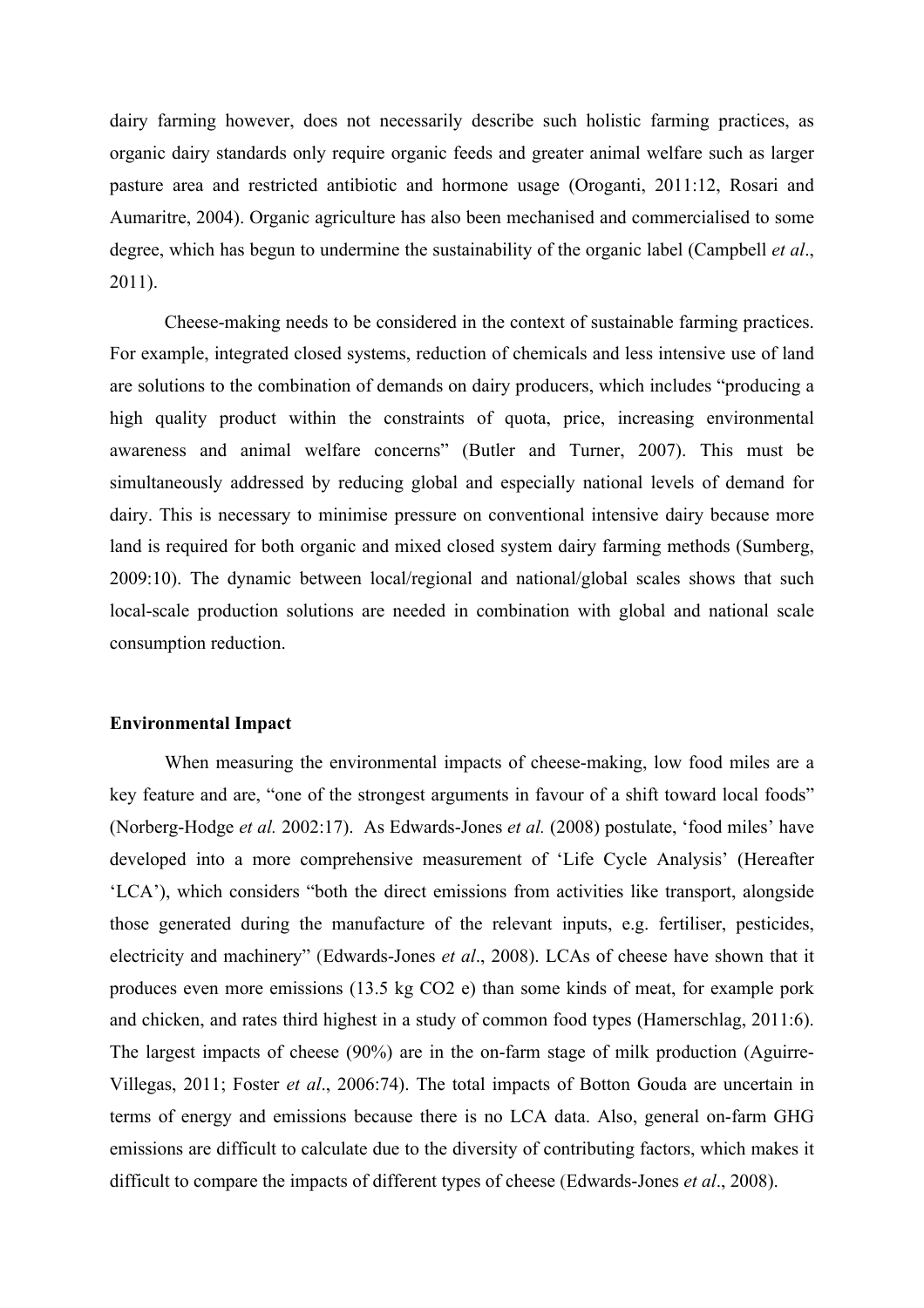This initial milk production stage is minimised on Botton farms due to a focus on labour intensive, rather than machinery intensive practices, and energy-saving efforts such as one of the farms milking cows by hand. Transport of Botton Gouda is minimal as approximately 70% is consumed within Botton Village, travelling under one mile between farms, creamery and consumers. In addition, the consumption patterns of the residents save energy by eating communally in households of around six to twelve. In this respect, the system is energy efficient, however the energy costs, carbon emissions and water used for cheese-making in ratio to the small amount of production may show less efficiency in comparison to exporting the milk and processing elsewhere in a large-scale dairy. In terms of LCAs it is difficult to determine whether local-scale cheese-making is more GHG emission efficient than industrial-scale.

## **Socio-economic Context**

While it is important to consider cheese production in terms of environmental impacts, the socioeconomic contexts are also essential to assess the sustainability of food because they are at the roots of the problems in food systems (Orr, 2006:183). Localised, biodiverse, organic agriculture can reduce impacts on the environment and improve farmer's livelihoods (Shiva, 2008:97, Norberg-Hodge, *et al.* 2002). It is imperative therefore that re-adjustments and conversions to more sustainable practices include economic viability and social support (Butler and Turner, 2007). Botton Creamery serves the local community of Botton Village and sells to the public through the Botton Store, local health food shops and delicatessens. With both guaranteed local customers in Botton Village and additional niche markets in the area, Botton Creamery is economically viable, as long as the production costs continue to remain low. In this case, one member of staff is full time employed and the other staff members are residential volunteers in Botton Village, thus the community context is crucial. The local food movement promotes similar small-scale businesses, reduced transportation and reinvigoration of rural communities, (Norberg-Hodge *et al.,* 2002:3) and often refers to local food as a term synonymous with sustainable food systems. Others argue that a distinction made must be made between local and sustainable systems because local food is the not the most sustainable option per se, as the impacts of existing international markets, such as fair trade, need to be considered (Sumberg, 2009:10; Edwards-Jones, *et al*., 2008). The local food message can be a powerful catalyst to support local food networks, however both international trade and local farming practices need to be considered to enable economically viable and socially just sustainable food systems (Sumberg, 2009). Local cheese-making must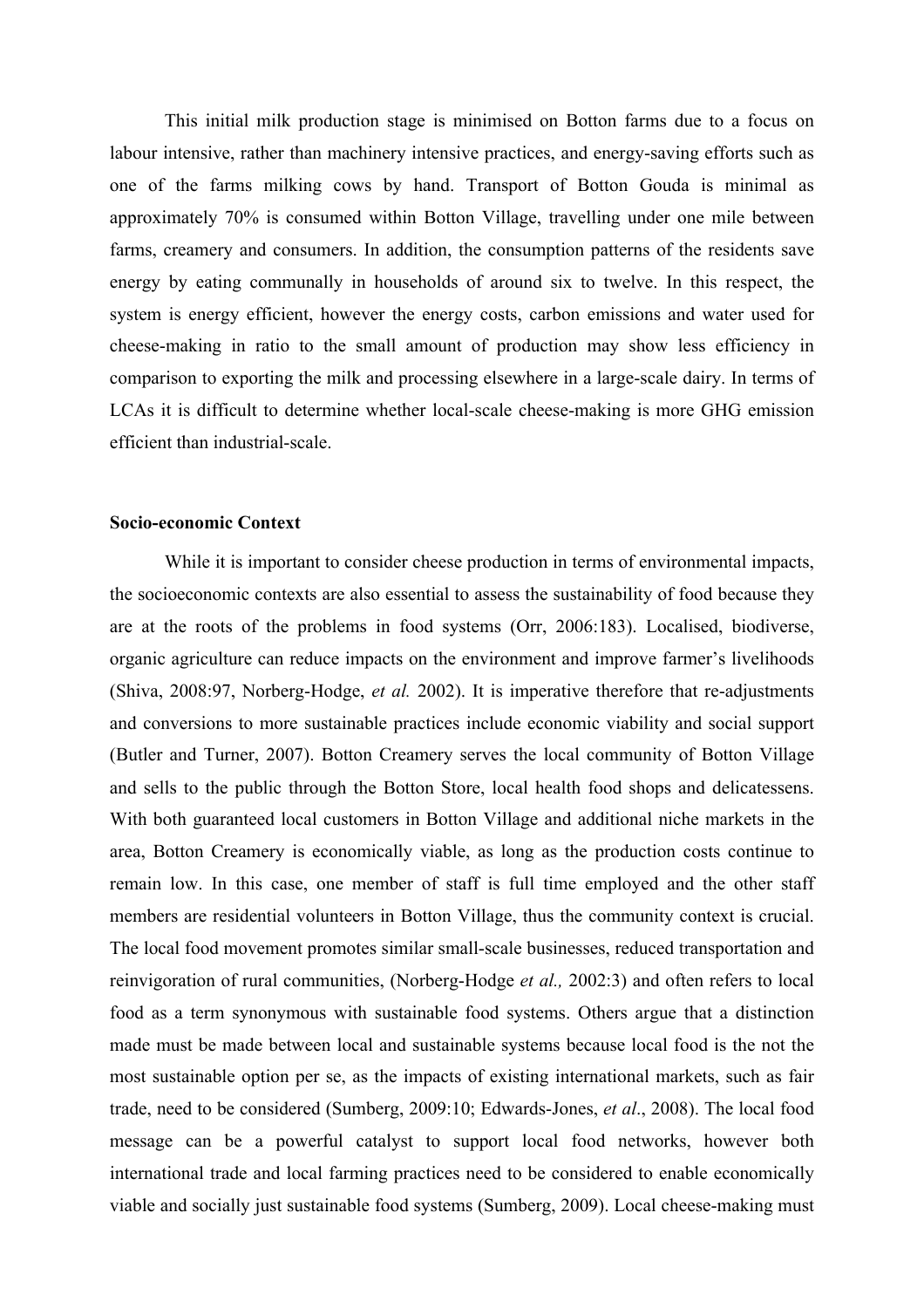therefore not be isolated from national and global considerations, as sustainability includes more than just local contexts.

#### **Consumption and Distribution**

Literature and media promote mixed messages to consumers about which cheeses are most sustainable, with different perspectives prioritising contrary aspects of sustainability. Green consumption has been described as "a slippery, multifaceted and often contradictory subject" (Littler, 2008:92) and cheese is no exception. The local food movement promotes buying cheese locally (Norberg-Hodge, *et al*. 2002), the organic movement advocates buying chemical free cheese (Grandstedt, 2012), while LCAs encourage thinking in terms of emissions and environmental impact (Edwards-Jones *et al*., 2008, Hamerschlag, 2011). Additionally, traditional perspectives promote the cultural heritage of artisanal speciality cheese (de Roest, 2000; Blundel and Tegear, 2006), animal welfare proponents discourage cheese consumption for both cruelty and sustainability reasons (Visak, 2007) and nutrition experts advise on both healthy and unhealthy aspects of cheese (Walther *et al*., 2008). Sustainable cheese choices are therefore ambiguous. Almost unintentionally, Botton Gouda complies to many of these sustainability attributes, in that it is local, organic, biodynamic, ethical, artisanal, low-impact, full-fat and additive-free. In contrast to Littler's notion of 'radical consumption' in which consumers are "encouraged to shop for change" (Littler, 2008:4), 70% of Botton cheese is not sold according to the 'local label' attribute. These consumers are Botton residents who do not necessarily buy Botton Gouda for the aforementioned sustainable consumption attributes, but rather because it is an integral and convenient product of the community. In contrast, Botton Gouda sold in local niche markets is likely to attract consumers specifically for its sustainable attributes. This demonstrates that local food labels are not always the main reason why people purchase certain goods, rather it is linked to relationships between people within the community and their connections to the place. To counter the separated nature of current food systems, there is a need for more of such relationships which "build a tangible culture of connections to the land" (Pretty, 2002:109).

#### **Conclusion**

Assessing the interrelated global and local aspects of cheese in food systems provides new perspectives on localism in relation to global issues. Botton Gouda is produced within an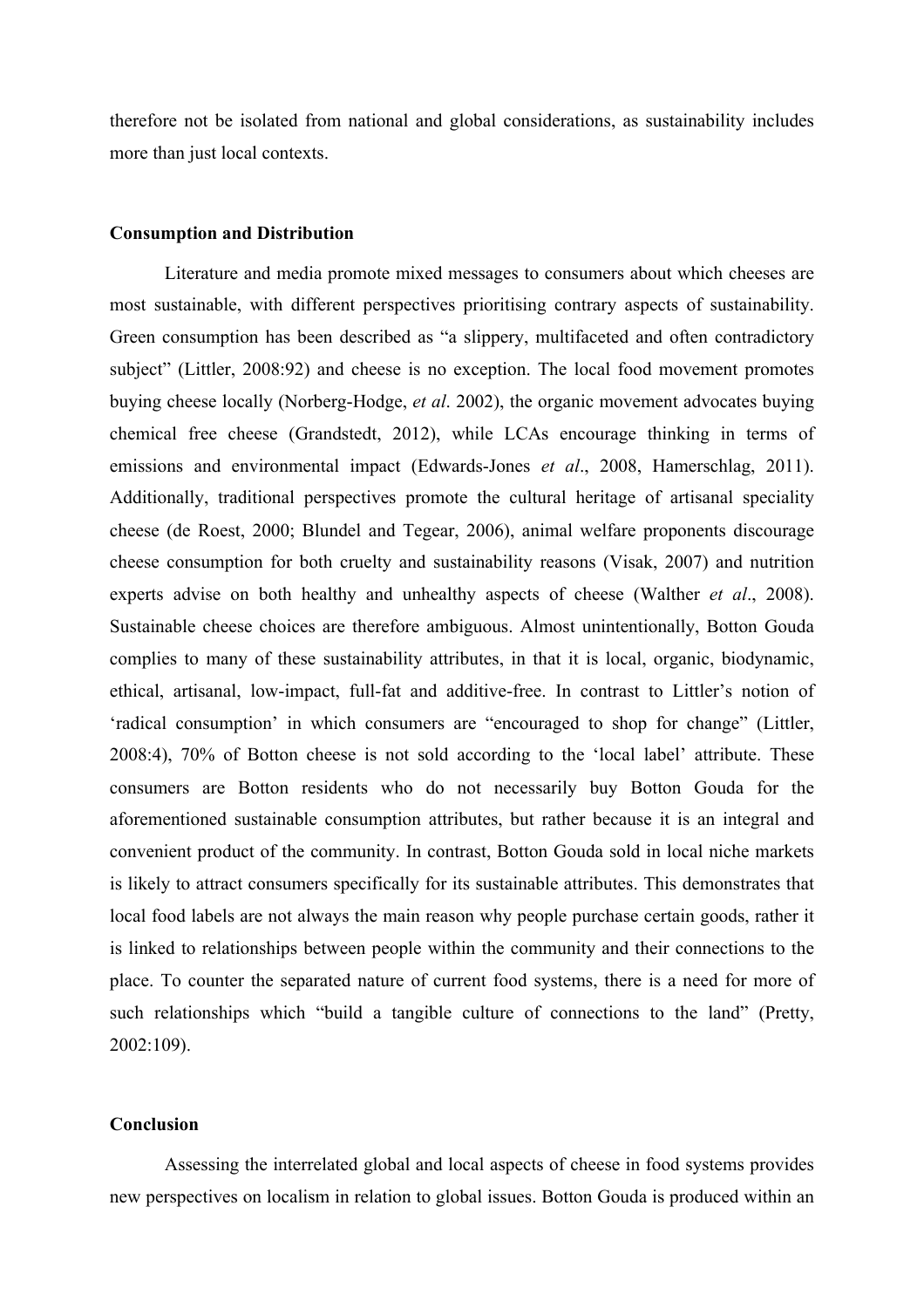unusual environmental, social and economic context and provides new angles for debate on various food sustainability issues. Exploring the history of cheese revealed the development from local-scale common-sense cheese-making to economically efficient linear industrialscale cheese production. A look at livestock agriculture highlighted many current global problems which need to be addressed at multiple scales. Organic, closed system farming methods are sustainable contexts for cheese-making in many respects on a local-scale, but need to be complimented by national and global-scale thinking to reduce cheese consumption. Measurements of environmental impacts, such as LCAs proved to be limited for assessing the local-scale cheese production in comparison to industrial-scale because data is limited, and they do not include livelihoods, health and other socioeconomic factors. In terms of economic viability, regional artisanal cheeses are still important in terms of consumer preference for high quality, tasty authentic cheese, however they are economically threatened by efficient globalised trade, and therefore are limited to niche markets (de Roest, 2000:7).

Sustainable cheese consumption is complicated by various sustainability attributes and labels which gives consumers mixed messages. In contradiction to notions of 'radical consumption' in widely-distributed cheese, the Botton Village context revealed a higher importance of relationships in community and social connections. This demonstrates that real life connections to people and land are clearly significant for consumption on the local-scale, in contrast to reliance on labels in larger-scale product distributions. This exploration of Botton Gouda has revealed various dynamics between scales of production and consumption. While no clear next steps for sustainable cheese-making are deciphered here, it is recommended that all these facets and interrelated issues of sustainability are kept in the picture. Clarity can be gained from investigation of local-scale examples such as Botton Gouda, which show the reality of opportunities. This holistic, yet grounded understanding is necessary for moving towards sustainability: "the goal of fostering adaptive capabilities and creating opportunities" (Holling, 2001:390).

#### **References**

Aguirre-Villegas, H.; Kraatz, S. Milani, F.; Newenhouse, A.; Passos-Fonseca, T.; Reinemann, T. (2011) 'Sustainable Cheese Production: Understand the Carbon Footprint of Cheese' University of Wisconsin-Madison College of Agricultural and Life Sciences.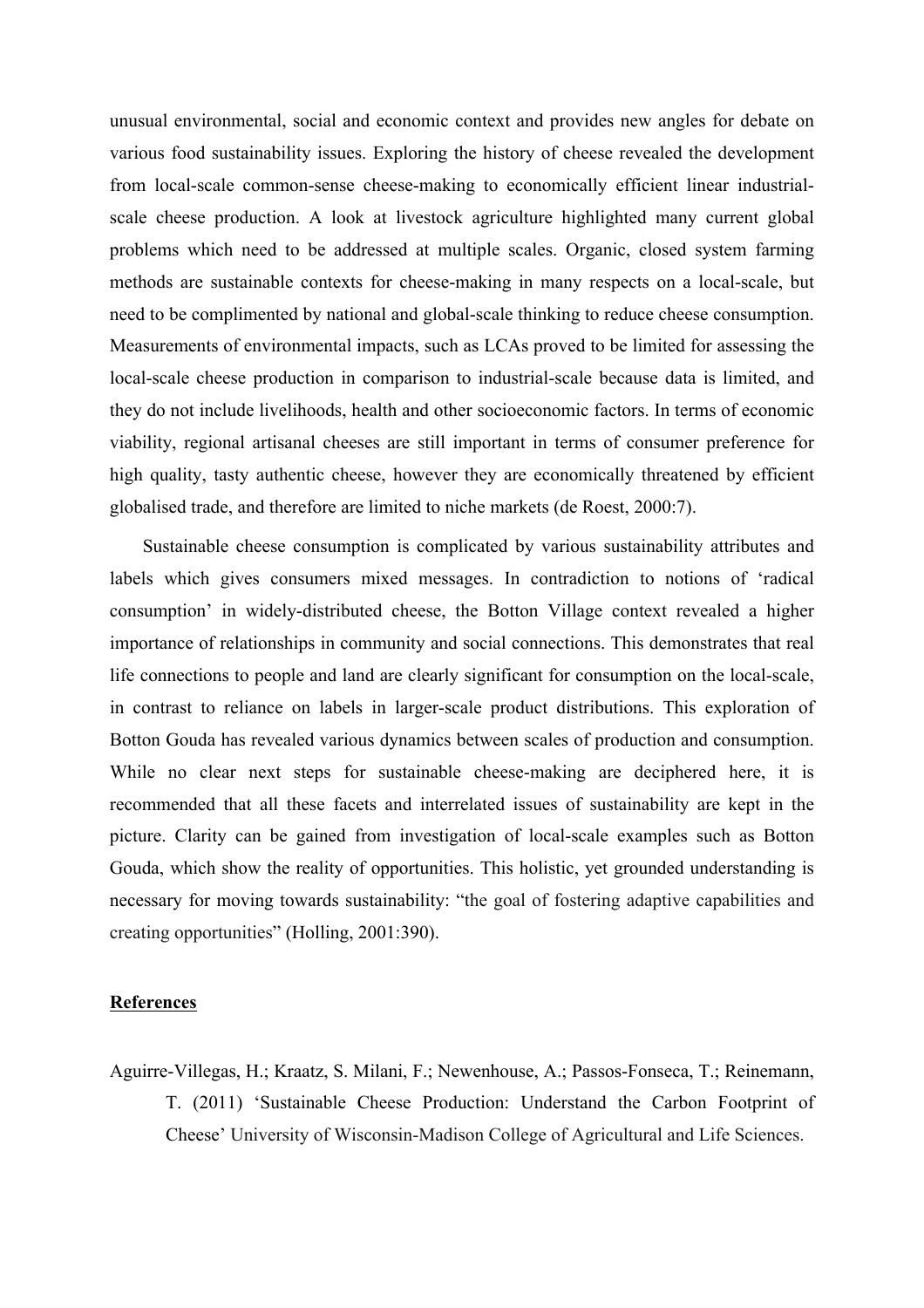- Blundel and Tegear (2006) From Artisans to "Factories": The Interpenetration of the Craft and Industry in English Cheese-Making, 1650-1950' Enterprise and Society, Oxford University Press, UK
- Butler, A. and Turner, M (2007) 'Modelling Integrated Dairy Systems In The UK: Towards Economic and Environmental Sustainability' Centre for Rural Research, University of Exeter
- Campbell, H.; Rosin, C.; Norton, S.; Carey, p.; Benge, J.; Moller, H. (2011) 'Examining the Mythologies of Organics: Moving beyond the Organic/Conventional Binary?' in Lawrence, G., Lyons, K. and Wallington, T. (eds) Food security, nutrition and sustainability. Earthscan: London

DEFRA (2012) 'Organic Systems and Standards in Farming: Introduction' Crown Copyright

- Edward-Jones, G., Mila I Canals, L., Hounsome, N., Truninger, M., Koerber, G.,Cross, P., York, E., Plassmann, K., Harris, I. M., Edwards, R., Day, G., Tomos, D., Cowell, S., Jones, D. L. (2008) 'Testing the assertioan that 'local food is best': the challenge of an evidence-based approach' Trends in Food Science and Technology, Volume 19, Issue  $5\,265 - 274$
- Foster, C., Green, K., Bleda, M., Dewick, P., Evans, B., Flynn, A., Mylan, J. (2006) Environmental Impacts of Food Production and Consumption: A Report to the Department for Environment, Food and Rural Affairs. Manchester Business School. Defra, London
- Haden, A. and Helmfrid, H. (2004) 'Järna, Sweden Community consciousness as the base for a learning local ecological food system'. Ekologiskt Lantbruk Nr, SLU Centrum för uthålligt lantbruk.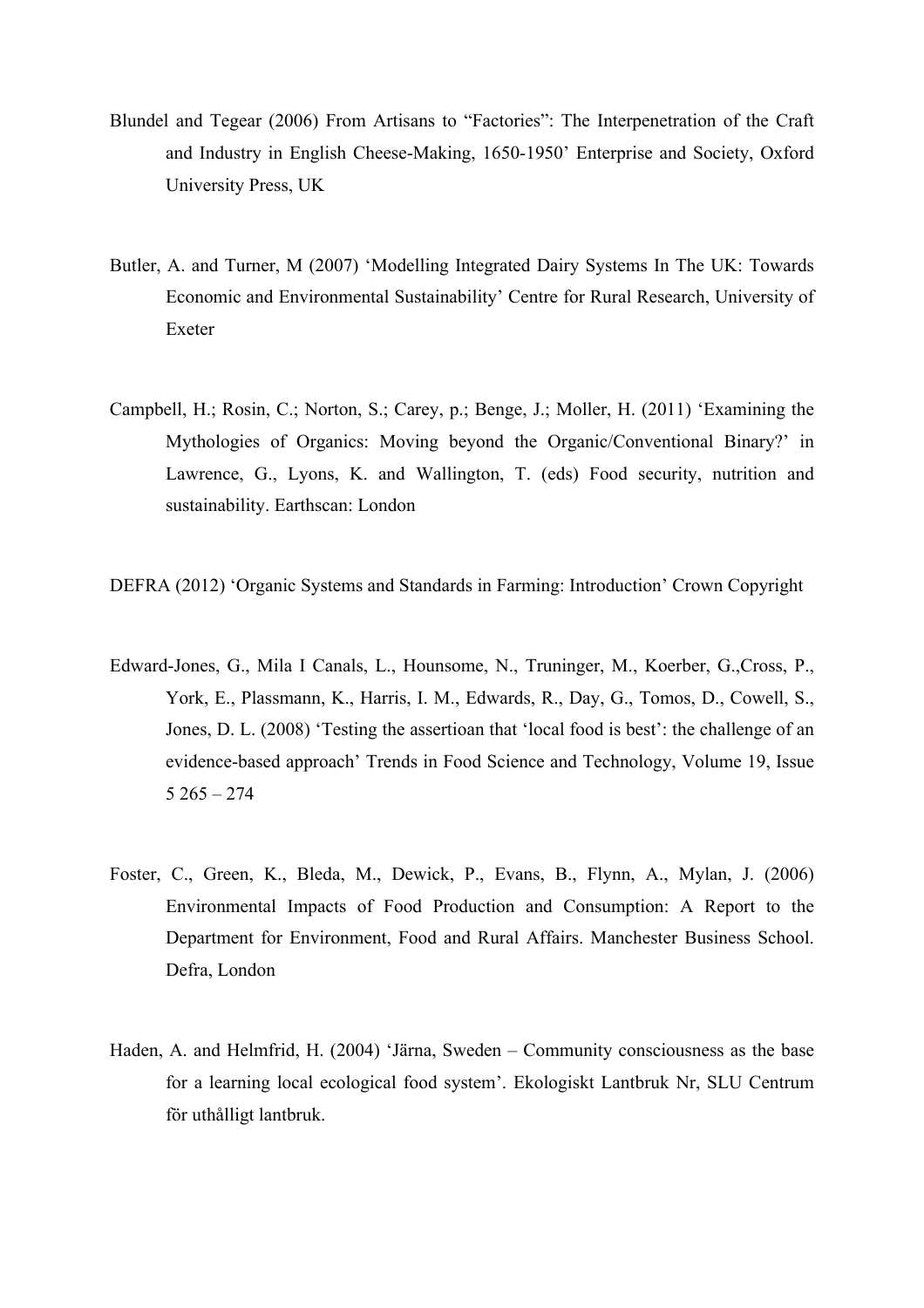- Hamerschlag, K. (2011) 'Meat Eaters Guide: Report 2011' Environmental Working Group, USA
- Hawkins, O. (2011) 'Dairy Industry in the UK: Statistics' House of Commons Library, UK
- Holling, C. S. (2001) 'Understanding the Complexity of Economic, Ecological, and Social Systems', Ecosystems, 4: 390–405
- Garnett, T. (2007) 'Meat and dairy production  $\&$  consumption: Exploring the livestock sector's contribution to the UK's GHG emissions and assessing what less GHG intensive
- Systems of production and consumption might look like.' Working paper produced a part of the work of the Food Climate Research Network, Centre for Environmental Strategy, University of Surrey.
- Granstedt, A (1992) The potential for Swedish farms to eliminate the use of artificial fertilizers. American Journal of Alternative Agriculture 6:3:122-131
- Granstedt, A. (2006) 'Baltic Ecological Recycling Agriculture and Society: Executive Summary' BERAS Implementation. Available at: http://www.beras.eu/index.php/en/research/reports Accessed on: 03/11/2012
- Granstedt, A. (2012) 'Farming for the Future', Huddinge : Södertörns högskola, COMREC Studies on Environment and Development, 1652-2877 ; 6, BERAS Implementation Reports, ; 2
- Littler, J (2008), Radical Consumption: Shopping for Change in Contemporary Culture, Open University Press: Berkshire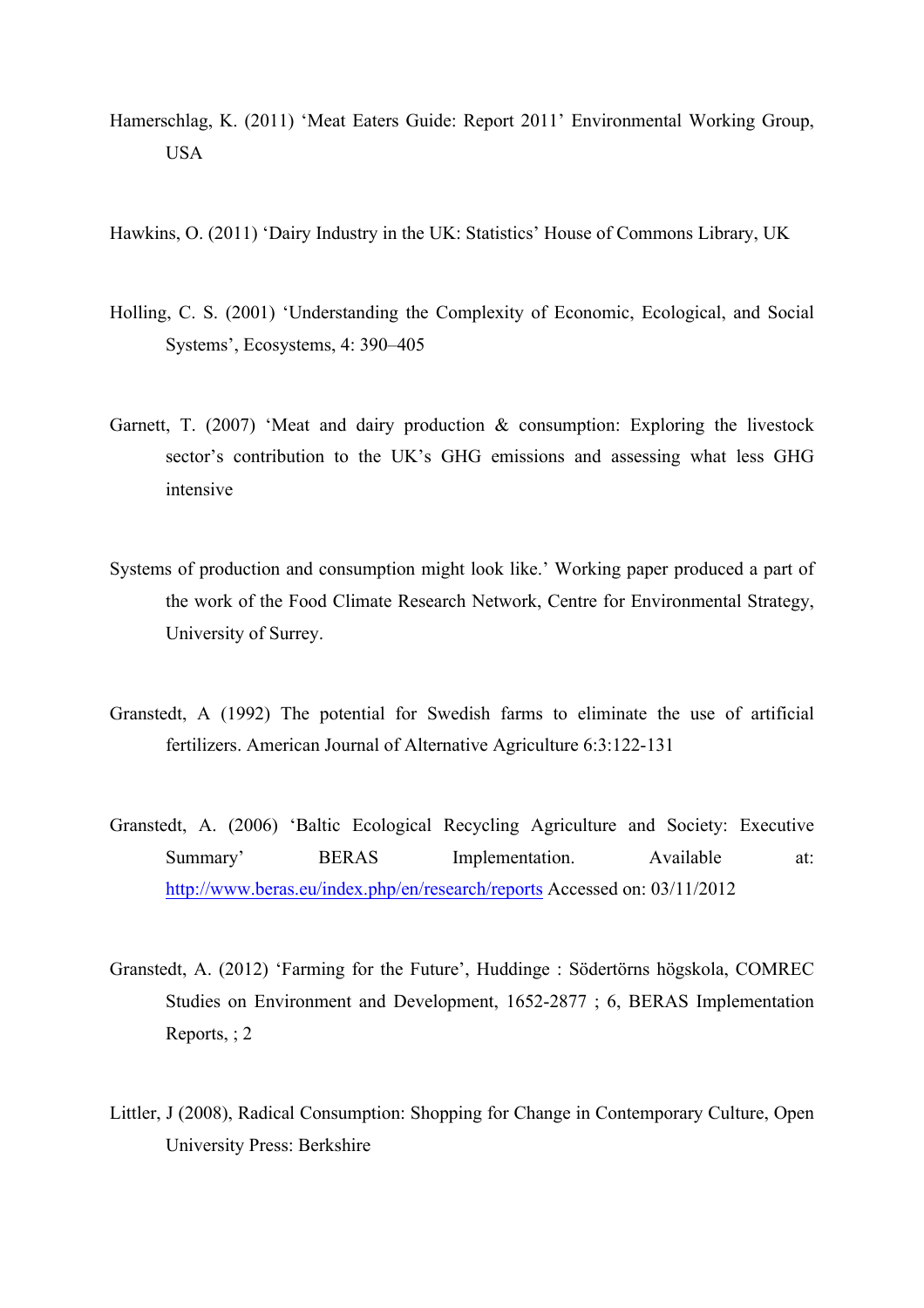- Orr, D. (2004) Earth in Mind: On Education, Environment and the Human Prospect. Island Press, Washington, USA
- Oruganti, M. (2011) 'Organic Dairy Farming- A New Trend in the Sector' Vetenary World, Volume 4 (3) 128 – 130
- Neumayer, E. (2003) Weak Versus Strong Sustainability: Exploring the Limits of Two Opposing Paradigms. 2nd Ed. Edward Edgar Publishing Limited, UK
- Norberg-Hodge, T., Merrifield and S. Gorelick (2002) Bringing the food economy home: local alternatives to global agri-business. Zed Books, UK
- Sumberg, J. (2009) Reframing the great food debate: the case for sustainable food. NEF New Economics Foundation
- De Roest, K (2000) The Production of Parmigiano-Reggiano cheese: The Force of an Artisanal system in an Industrialised World. van Gorcum and Comp, Netherlands
- Rosati, A and Aumaitre, A (2004) 'Organic Dairy Farming in Europe' Livestock Production Science. Volume 90, Issue 1, 41-51
- Shiva, V. (2008) Soil, not oil: climate change, peak oil and food insecurity. Zed, London.
- Steinfeld, H., Gerber, P., Wassenaar, T. Castel, V., Rosales, M., de Haan, C. (2006) 'Livestock's Long Shadow: Environmental Issues and Options' Food and Agriculture Organization of the United Nations
- Tragera, A. (2003) 'From Stilton to Vimto: Using Food History to E-think Typical Products in Rural Development' Sociologia Ruralis, Volume 43, Issue 2